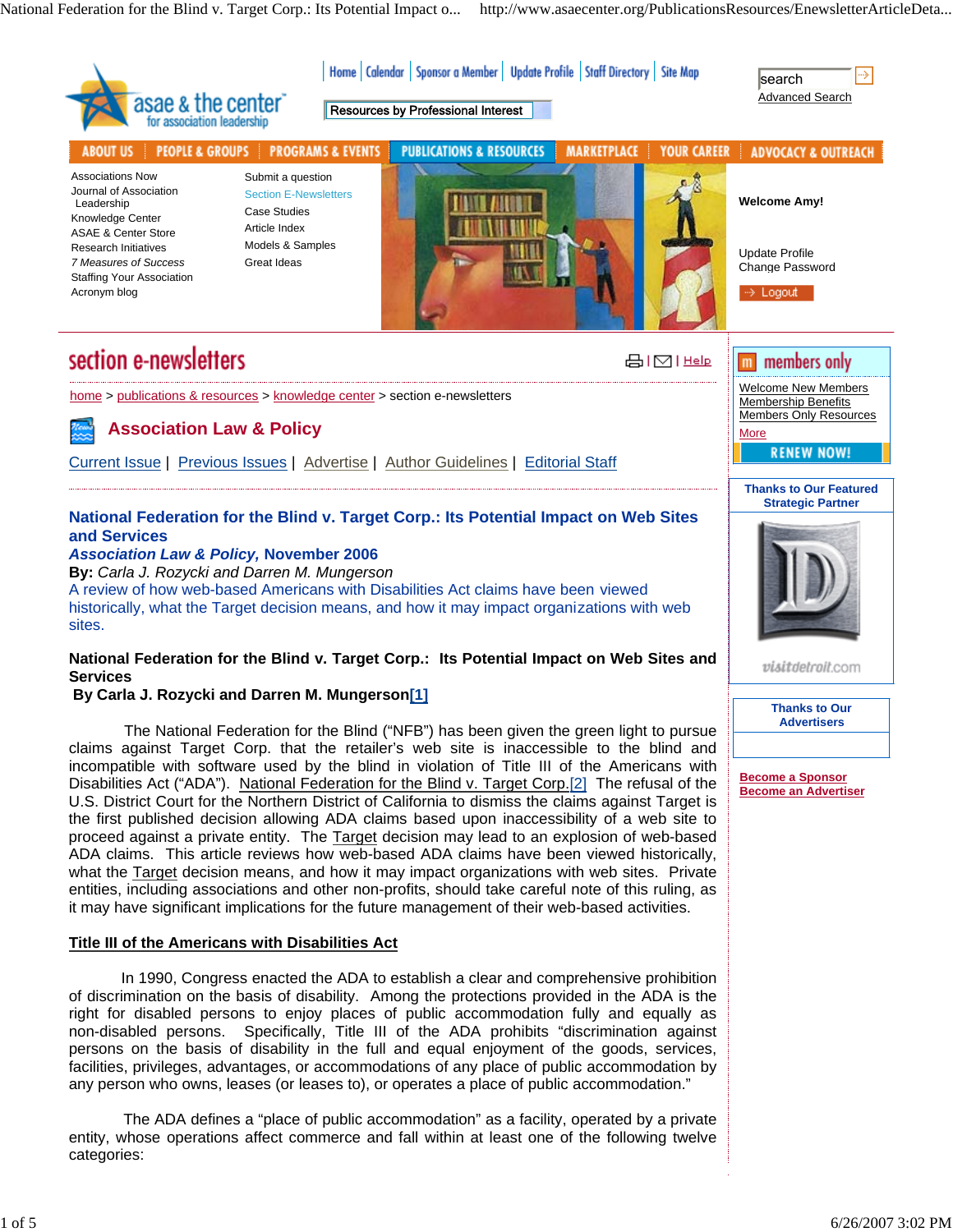(1) an inn, hotel, motel, or other place of lodging, except for an establishment located within a building that contains not more than five rooms for rent or hire and that is actually occupied by the proprietor of such establishment as the residence of such proprietor;

(2) a restaurant, bar, or other establishment serving food or drink;

(3) a motion picture house, theater, concert hall, stadium, or other place of exhibition or entertainment;

(4) an auditorium, convention center, lecture hall, or other place of public gathering;

(5) a bakery, grocery store, clothing store, hardware store, shopping center, or other sales or rental establishment;

(6) a laundromat, dry-cleaner, bank, barber shop, beauty shop, travel service, shoe repair service, funeral parlor, gas station, office of an accountant or lawyer, pharmacy, insurance office, professional office of a health care provider, hospital, or other service establishment;

(7) a terminal, depot, or other station used for specified public transportation;

(8) a museum, library, gallery, or other place of public display or collection;

(9) a park, zoo, amusement park, or other place of recreation;

(10) a nursery, elementary, secondary, undergraduate, or postgraduate private school, or other place of education;

(11) a day care center, senior citizen center, homeless shelter, food bank, adoption agency, or other social service center establishment; and

(12) a gymnasium, health spa, bowling alley, golf course, or other place of exercise or recreation.[3]

The federal regulations implementing the ADA define "facility" as "all or any portion of buildings, structures, sites, complexes, equipment, rolling stock or other conveyances, roads, walks, passageways, parking lots, or other real or personal property, including the site where the building, property, structure, or equipment is located."[4]

 Historically, the term "place of public accommodation" has been interpreted to mean a physical structure. However, the ADA and the implementing regulations were enacted before the Internet became an everyday tool for conducting business and recreational activities.

 Neither the statute nor the implementing regulations expressly include the Internet as a place of public accommodation under Title III of the ADA. Nonetheless, the United States Department of Justice has consistently taken the position that the Internet is a place of public accommodation under Title III of the  $ADA.[5]$  Plaintiffs in a number of cases have also challenged the inaccessibility of a company's web site. Until recently, those claims have not had any significant success before the courts. However, the **Target decision may be a turning** point for challenges to inaccessible web sites under the ADA.

# **Efforts to Bring the Internet within the Purview of the ADA**

One of the earliest cases seeking to establish the reach of Title III of the ADA to the Internet was filed in 1999 by the National Federation of the Blind ("NFB") against America Online ("AOL"). NFB alleged that AOL's proprietary web browser was incompatible with screen-reader software used by visually impaired persons, interfered with those persons' ability to use the software, and was inaccessible to visually impaired persons in a number of other ways. However, NFB and AOL reached a settlement before the court had an opportunity to determine whether a web site constituted a "place of public accommodation" under Title III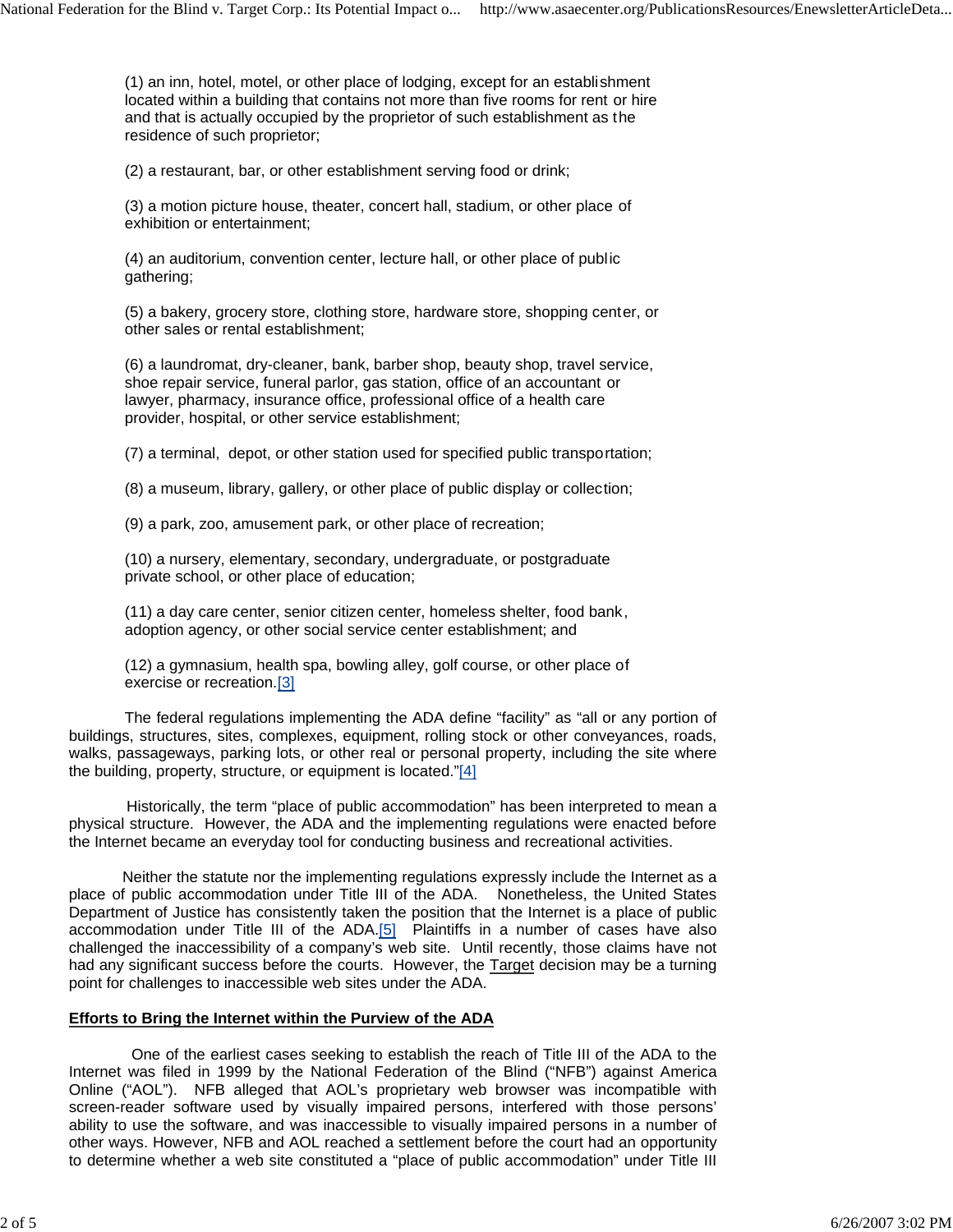of the ADA.

 Since then, courts have split on the issue of whether web sites are places of public accommodation under Title III of the ADA. The first case to directly rule on whether the Internet constituted a place of public accommodation was Access Now, Inc. v. Southwest Airlines Co.[6] The United States District Court for the Southern District of Florida held that a place of public accommodation must be a physical concrete structure. As a web site "does not exist in any particular geographic location," it is not a "place of public accommodation." The Sixth and Ninth Circuits have endorsed the ruling in Access Now that a public place of accommodation must be a physical location.[7]

 In contrast, the United States Court of Appeals for the First Circuit has stated that Title III of the ADA is not limited to purely physical structures, although not specifically addressing the Internet.[8] Similarly, the Court of Appeals for the Seventh Circuit, in dicta, has stated that the core meaning of Title III of the ADA is that "the owner or operator of a store, hotel, restaurant, dentist's office, travel agency, theatre, *Web site*, or other facility *(whether in physical space or in electronic space)* . . . that is open to the public cannot exclude disabled people from entering the facility and, once in, from using the facility in the same way that the nondisabled do."[9] Similarly, the United States Court of Appeals for the Eleventh Circuit held that the automated method of selecting contestants for the television show "Who Wants to be a Millionaire?" was covered by the ADA as an intangible barrier to a physical location in Rendon v. Valleycrest Productions.[10]

 In 2002, the United States District Court of the Northern District of Georgia granted a preliminary injunction against the Atlanta public transit agency in favor of several individuals who alleged violations of the ADA including non-accessible information technology. Martin v. Metropolitan Atlanta Rapid Transit Authority.[11] The preliminary injunction required the Atlantic public transit agency to make its internet communications system accessible to the disabled. However, the Martin case involved Title II of the ADA dealing with "public agencies" as opposed to Title III, which deals with "public accommodations." Nevertheless, the Martin case was the first published decision where a defendant was ordered to make its web site accessible to disabled persons.

## **The** *Target* **Decision**

 The United States District Court for the Northern District of California's September 6, 2006 opinion in National Federation of the Blind v. Target Corp. is the first published decision allowing a claim of inaccessibility of a web site to proceed against a private entity under Title III of the ADA.

 The NFB alleged that Target (a national retail chain with over 1,400 stores nationwide) operated a web site which was not accessible to the blind, and that Target failed and refused to put well-recognized and readily achievable coding on its web site that would allow blind people to use software to access the site. NFB claimed that this refusal violated Title III of the ADA and California state law prohibiting discrimination against the disabled.

 The plaintiffs in Target contended that Target's web site was a "service, privilege or advantage" of Target's "brick and mortar" stores, to distinguish Ninth Circuit precedent that a "place of public accommodation" must be a physical establishment. According to the plaintiffs, Target's web site allows customers to purchase many of the items available in Target's "brick and mortar" stores, and to perform other functions related to those physical stores, such as accessing information on store locations and hours, refilling a prescription, ordering photo prints for pick-up at a store, or printing coupons to redeem at a store. Therefore, due to the nexus between the web site and the physical stores, the plaintiffs argued that the Court need not decide whether the Internet, as a stand alone entity, constituted a "public place of accommodation."

 Target sought to dismiss the complaint. Target maintained that the ADA applied only to a physical place of public accommodation, and that there was no allegation that Target's physical stores were inaccessible. Target disagreed that there was a sufficient nexus between the services provided by the web site and Target's brick and mortar stores to bring its web site within the coverage of Title III of the ADA. Target also argued that its 800 phone system, which was available 24 hours a day, 365 days a year, was a sufficient alternative to Target's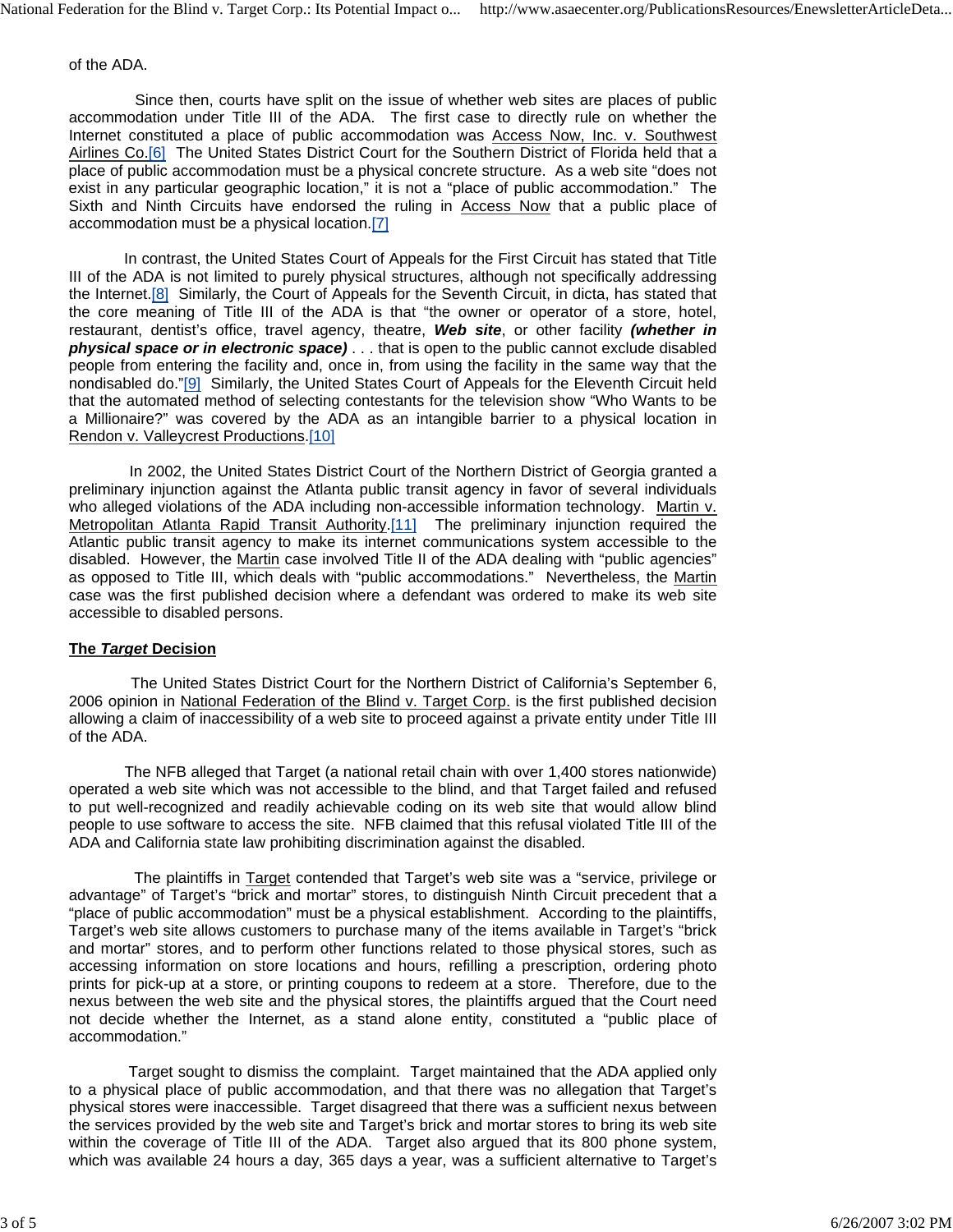web site.

 The Court first noted that the Ninth Circuit had held that a "place of public accommodation" must be a physical place. However, the Court agreed with the plaintiffs that this precedent was not controlling because Target's web site was a "service, privilege or advantage" of Target's physical retail stores. The Court concluded that the ADA applied to the services *of* a place of public accommodation, not simply services *in* a place of public accommodation. The Court also rejected Target's argument that the plaintiffs failed to state a claim because they had not alleged inaccessibility of Target's physical stores. The Court held that Title III of the ADA required accessibility to all benefits of a place of public accommodation not merely physical entry. The Court concluded that the "challenged service here is heavily integrated with the brick-and-mortar stores and operates in many ways as a gateway to the stores." Therefore, the Court allowed the plaintiffs to proceed with their challenges with regard to information and services on Target's website that were connected to Target's retail stores.

 The Court expressly distinguished information and services of Target's web site "which do not affect the enjoyment of goods and services offered in Target stores," although the Court failed to sufficiently explain what those goods and services were. With regard to those types of information and services, the Court held that there was no claim under Title III of the ADA.

 While the Court denied Target's motion to dismiss the complaint, the Court also refused to grant plaintiffs' motion for a preliminary injunction, finding that there were substantial questions of fact regarding the extent that Target's web site was inaccessible to the blind that required discovery and further proceedings.

### **The Impact of the** *Target* **Decision**

 Whether the Ninth Circuit or other courts will agree with the California District Court's decision in Target remains to be seen. However, private entities, including associations and other nonprofits, with physical stores and associated web sites need to take note of the Court's decision in Target. The NFB is likely to use the Target decision to persuade retailers and other entities to make their web sites accessible and compatible with software used by the blind.

 Many questions remain. Are entities that engage in Internet retail from centralized warehouses, but without any physical retail stores, covered by Title III of the ADA? Arguably, the warehouses are physical locations and the web site is a "service, privilege or advantage" of that physical site, but is the warehouse itself a "place of public accommodation" if the public is not given physical access? Notwithstanding the decision in Target, and in light of contrary language in other jurisdictions, are entities that provide only services or information, as opposed to products, covered? Are web casts or educational seminars presented over the Internet covered? Does it matter whether the seminar is being presented to a live audience in an auditorium simultaneously with being broadcast over the Internet? What if the seminar is being presented solely over the Internet? Are there any alternatives to web sites, such as Target's 800 number system, that allow sufficient accessibility to physical stores to bring retailers into compliance with Title III of the ADA? How accessible or inaccessible must a web site be to the blind?

Private entities, including associations and other nonprofits, that host web sites need to closely monitor developments in the Target case, and whether other courts will follow the Target court's lead. In the meantime, these entities should consider making their sites more accessible to and compatible with the software used by the blind.

*Carla J. Rozycki is a partner in Jenner & Block's Chicago office and is a member of the Firm's Litigation Department and co-chair of the Firm's Labor and Employment Practice. Darren M. Mungerson is of counsel in Jenner & Block's Chicago office and is a member of the Firms' Litigation Department and Labor and Employment Practice.* 

[1] Ms. Rozycki is a partner in Jenner & Block's Chicago office and is a member of the Firm's Litigation Department and co-chair of the Firm's Labor and Employment Practice. Mr. Mungerson is of counsel in Jenner & Block's Chicago office and is a member of the Firms' Litigation Department and Labor and Employment Practice. [2] -- F.Supp.2d --, 2006 WL 2578282 (N.D. Cal. Sept. 6, 2006).